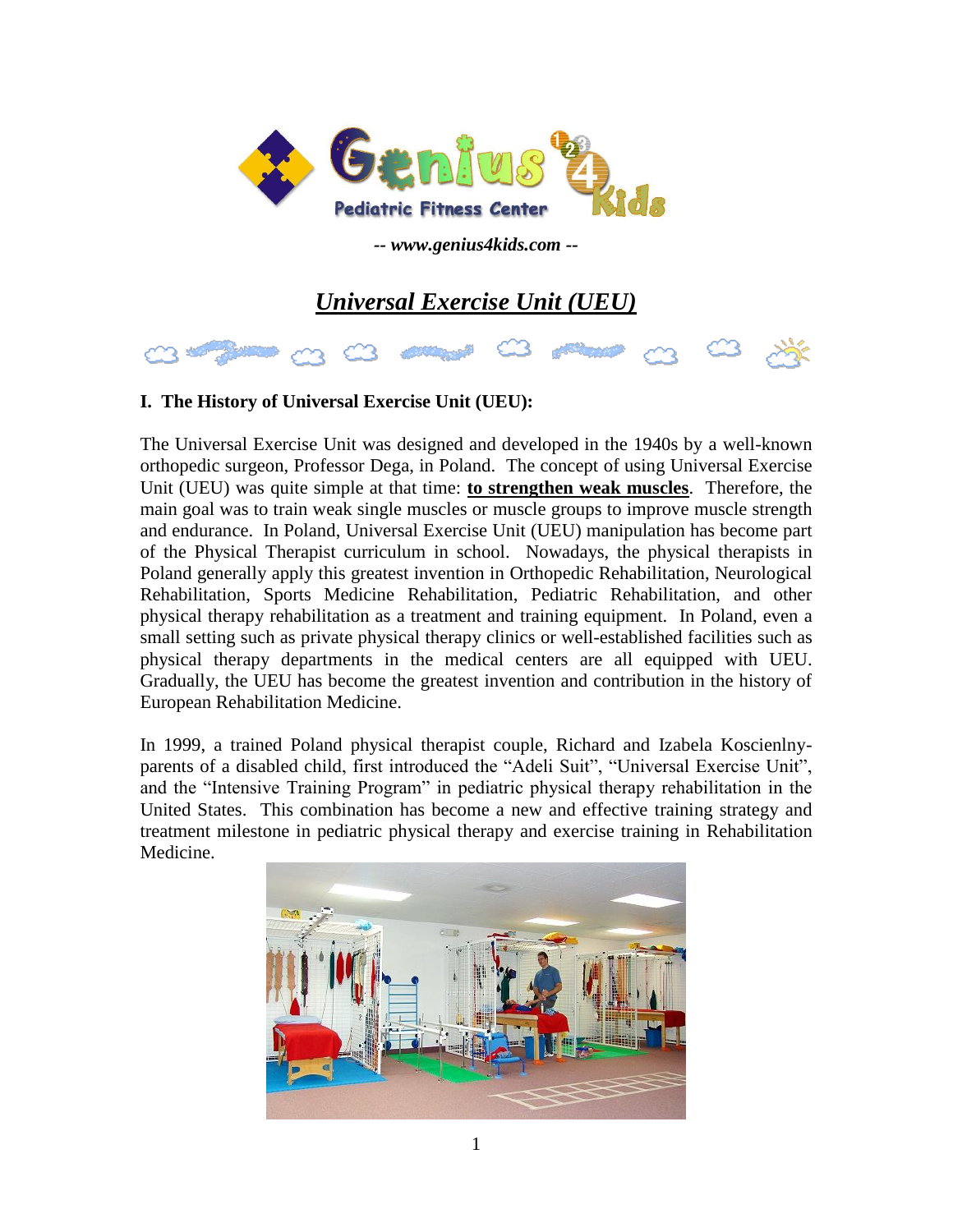### **II. The Concepts of Universal Exercise Unit (UEU):**

In the 1940s, Professor Dega's concept of using the Universal Exercise Unit (UEU) was quite simple: to strengthen weak muscle. Some patients with weaker muscles cannot effectively contract their weak muscles, nor can they move their limbs with normal pattern under influence of normal gravity and muscle tone. By suspending the target limbs in the UEU to eliminate gravity force and to reduce the weight of target limb, the target limb begins to gradually initiate, develop, and learn the new movement. Eliminating the gravity in the UEU makes the strengthening exercise easier than the traditional exercises. It also allows for isolating the desired muscle group in the UEU. The UEU also provides the proper *assistance and resistance* for weak muscles or muscle groups in the completion of the full movement. It improves muscle strength and muscle endurance, enhances the single movement or the movement pattern learning, and promotes and accelerates functional skills learning and development. As a result, the Universal Exercise Unit has become the most effective exercise device in muscle strengthening, and in dynamic movement or functional skill training.

#### **III. The Components of the Universal Exercise Unit (UEU):**

Universal Exercise Unit (UEU) can be utilized in two different ways: 1) Pulley System with Suspensions. 2) Suspension System (called "Spider Cage").



 1. **System of pulleys** and suspensions using 2. **Suspension system** (called "Spider cage") **treatment bed or chair.** using the belt an elastic cords



#### **1. Pulley System:**

It consists of basic pulley systems, suspension cords, suspension harness for different body parts, and sand bags with different weights (graded every ½ lb or 1 lb). The goals of this UEU pulley system are to improve the passive/active range of joint motion, to improve the muscle flexibility, to promote muscle strength and muscle endurance without the influence of associated movement, and to enhance dynamic movement or functional skill training. If a person with neurological disorder is asked to do a certain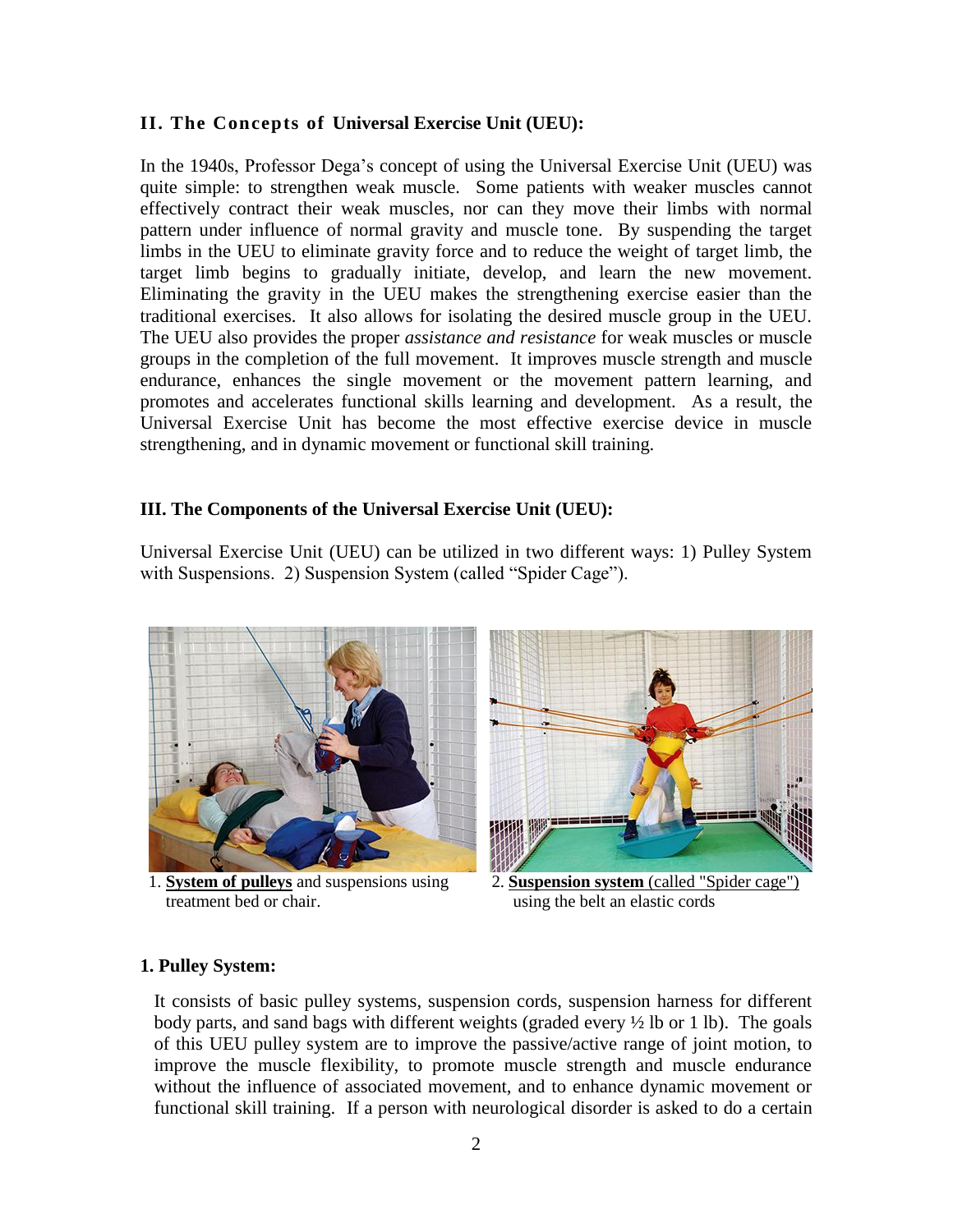movement, he/she will perform the requested movement by moving both upper and lower extremities at the same time (associated movement) because of the influence of abnormal muscle tone, lack of muscle strength, and insufficient graded control of balance and coordination. By eliminating the gravity force in the UEU along with custom-designed exercise training programs, the trainer can isolate and train the target weak muscle or muscle group. Patients also can perform the movement pattern by following movement with the trainer (*passive range of motion exercise*), and initiate the movement with lateral assistance and even perform a minimum movement with assistance (*active-assistive range of motion exercise*). After that, they can progress to participate resistive muscle strengthening exercise training (*active–resistive exercise*). On the other hand, the progress will be reflected in functional gains, especially in graded control of active movement, quality control of balance and coordination in postures, transitions, locomotion and gait. This is a very crucial exercise principle of using the UEU to train or treat patients with neuromuscular disorders or even with orthopedic-related muscular-skeletal dysfunction.

#### **2. Suspension System:**

The UEU can also be combined with belt and elastic cords and can be used in many other ways as a dynamic suspension (called "Spider Cage"). The patient is suspended in the middle of the UEU with unique support received from the elastic cords acting as extra hands. This suspension system-"Spider Cage" provides horizontal, vertical, and even dynamic features of functional suspension as a support, assistance, or even resistance during training. The suspension system also provides just the right amount of support needed for securing and balancing patient in the UEU while practicing or performing needed movements, transitions (side-sitting to quadruped position, sidesitting to kneeling, kneeling to standing via a half-kneeling, sitting to standing, and squatting to standing), or functional skill in different developmental positions (sitting, crawling/creeping, standing, walking, jumping, hopping, etc.) on their own, as well as strengthening muscle, enhancing balance and coordination training. In Spider Cage with full suspension, the patient is able to accomplish movements or activities in an upright position which have never been able to do or have never dreamed to do. Depending on the progress he/she makes, the trainer can change the location and direction of the elastic cords attachment on the UEU, or can even change the patient's position (moving a little bite forward or backward, moving a little bite to his/her right or left- even thought just 1-2 inches) in the UEU to reduce the amount of assistance and resistance or increase the amount of bearing weight until the patient can complete the requested tasks independently. The other benefits of the Spider Cage are to provide body awareness and vestibular stimulations, to promote or develop postural reflexes (protective extension reactions, righting or equilibrium reactions), to provide sensorymotor integration, and to promote independence in graded control in movements and functional skills.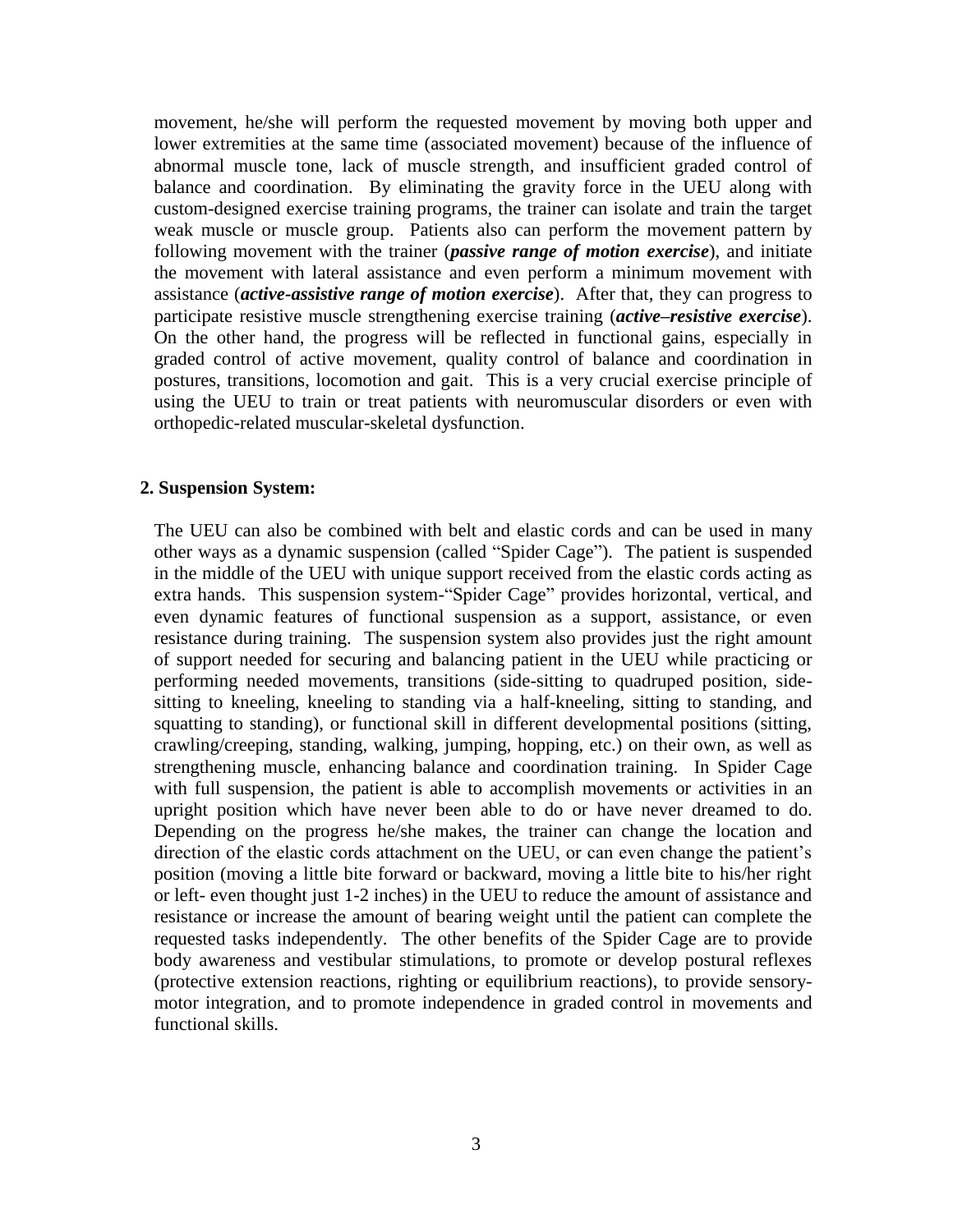## **IV. The Optional Equipments for the Universal Exercise Unit (UEU):**

Universal Exercise Unit (UEU) is extremely helpful while working on specific goals like endurance for a certain skill. It also can be utilized in different functional training with different optional equipments: **1)** *Tracking Rail*. **2)** *Parallel Bars*.

### **1. Tracking Rail:**

With the use of the tracking rail, the patient can practice not only ambulation but also working on 1) promoting/improving the quality of movement and endurance in different upright positions or transition training (creeping, kneel-walking, kneeling to standing via a half-kneeling, sitting to standing and walking), 2) enhancing the graded movement control in balance and coordination (for example: promoting reciprocal movement of upper or lower extremities). The tracking rail is very helpful as an ambulatory training device, and can also be used as a dynamic stander. Patients learn the concept of weight bearing on the lower extremities in standing and weight shifting from side to side or forward and backward (as a pre-ambulation training) along with the consequences in a safe way. He/ she also loves to "fly" and "spin" as a different use with training rail.